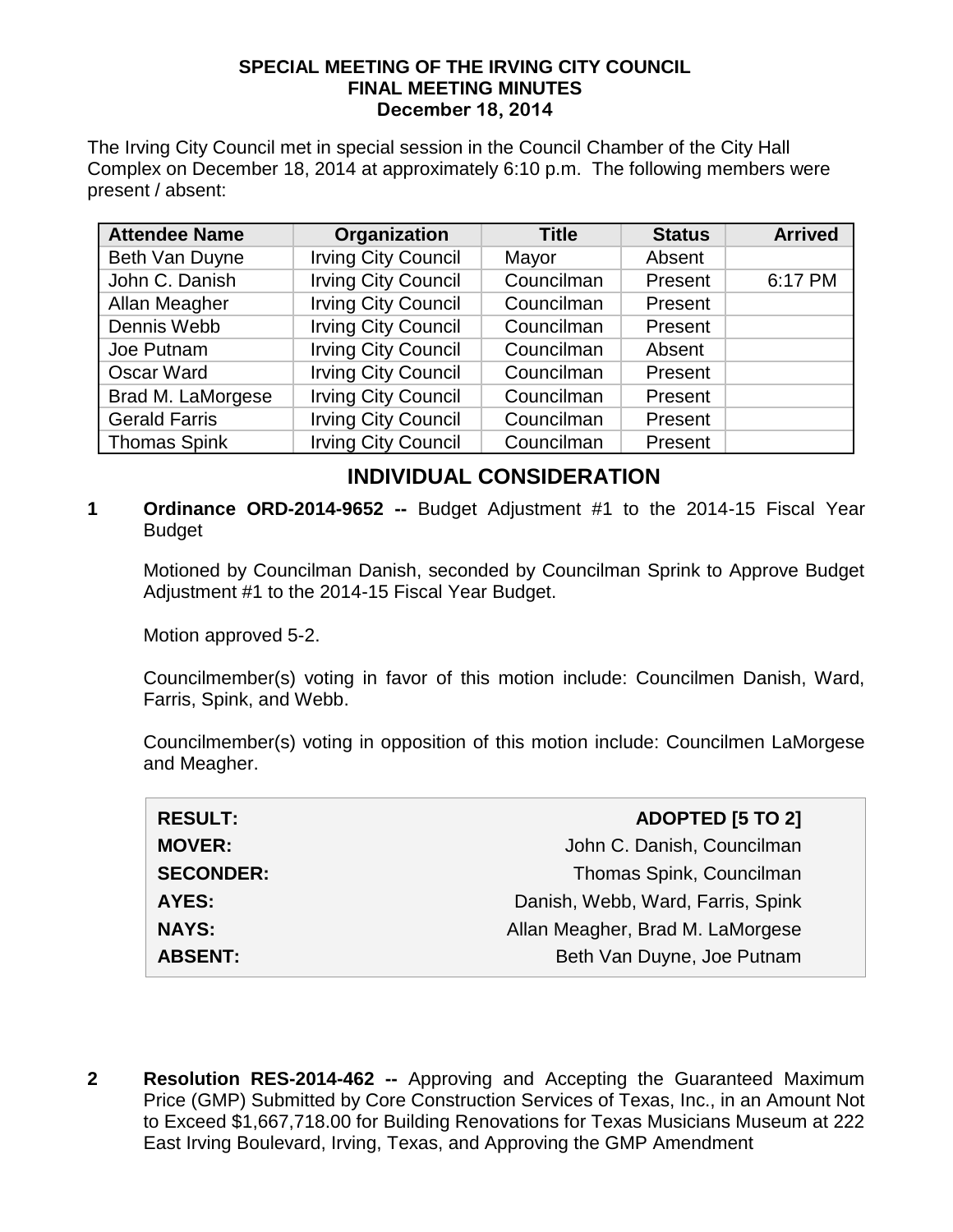Motioned by Councilman Danish, seconded by Councilman Webb to Approve and Accept the Guaranteed Maximum Price (GMP) Submitted by Core Construction Services of Texas, Inc., in an Amount Not to Exceed \$1,667,718.00 for Building Renovations for Texas Musicians Museum at 222 East Irving Boulevard, Irving, Texas, and Approving the GMP Amendment.

Motion approved 5-2.

Councilmember(s) voting in favor of this motion include: Councilmen Danish, Ward, Farris, Spink, and Webb.

Councilmember(s) voting in opposition of this motion include: Councilmen LaMorgese and Meagher.

**3 Resolution RES-2014-463 --** Approving a Lease Agreement with Texas Music Group, LLC, D/B/A Texas Musicians Museum, for Use of the City Building Located at 222 East Irving Boulevard in an Annual Amount of \$42,000.00

Motioned by Councilman Danish, seconded by Councilman Webb to Approve a Lease Agreement with Texas Music Group, LLC, D/B/A Texas Musicians Museum, for Use of the City Building Located at 222 East Irving Boulevard in an Annual Amount of \$42,000.00.

Motion approved 5-2.

Councilmember(s) voting in favor of this motion include: Councilmen Danish, Ward, Farris, Spink, and Webb.

Councilmember(s) voting in opposition of this motion include: Councilmen LaMorgese and Meagher.